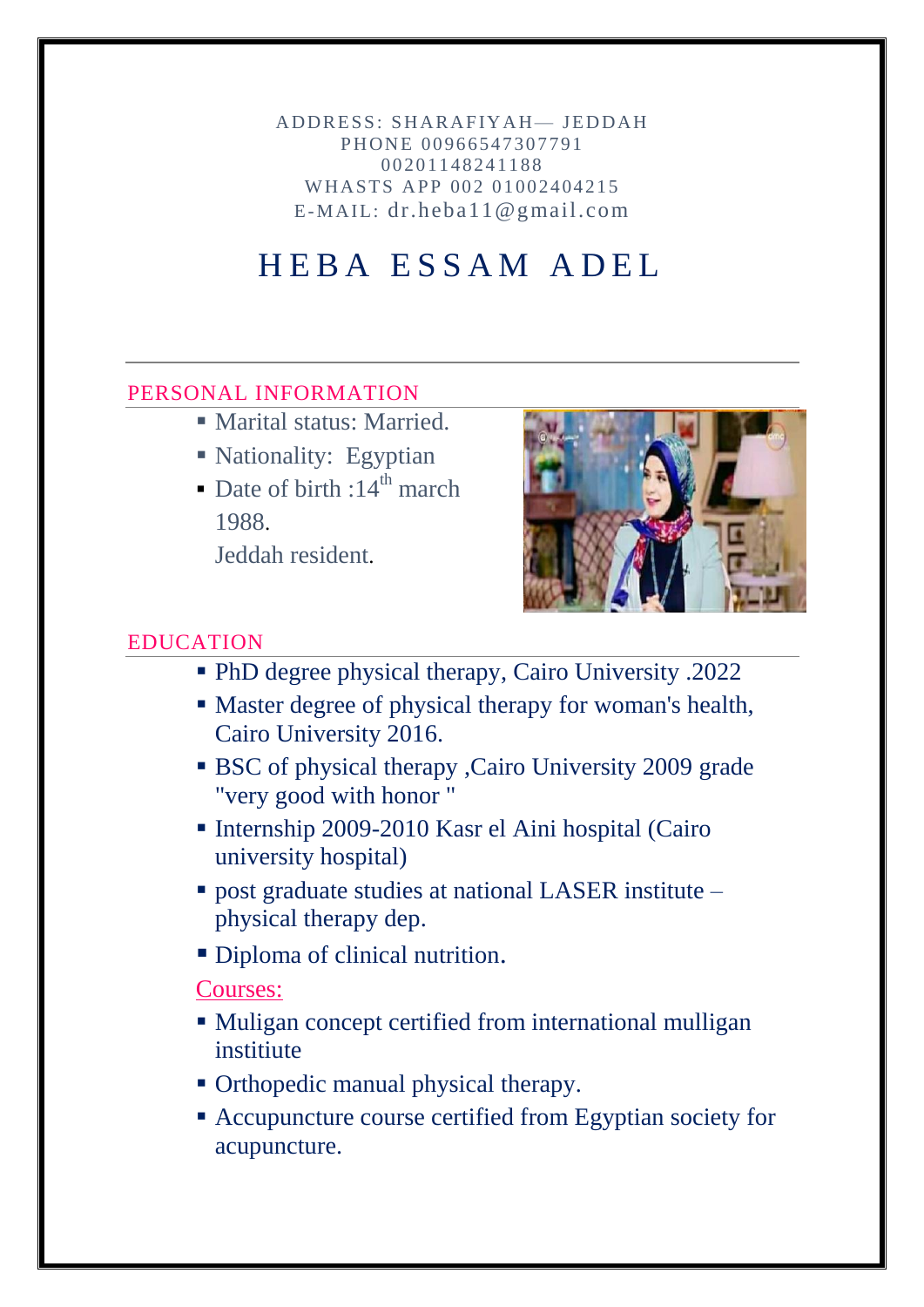- $\blacksquare$  1<sup>st</sup> aid course.
- radiology course certified from kasr el ainy (cairo university hospital)
- Tofel certificate with grade : 590
- Osteopathy courses visceral osteopathy and womans health osteopathy.
- Medical taping
- Vestibular rehabilitation.
- Lumbopelvic dysfunction.
- Attended a lot of medical conferences.
- Certified neurolingustic programming practitioner
- Diploma in neurolinguistic programming from Canadian training center for human resource

## **Experience:**

- 11 years' experience in physical therapy and nutrition In:
- Kasr el aini cairo university hospitals (1 year).
- Shiekh zayed hospital .(10 years).
- Medipont clinic sheikh zayed.(3 years).
- Ansary clinic at twin towers sheikh zayed.(5 years).
- Dealing with Physical therapy for orthopedic cases : Low back pain . Disc problms. Cervical cases. All spinal problems . Joint problems :arthritis,pain ..etc Post fracture cases Neural problems :nerve compression, sciatica …etc.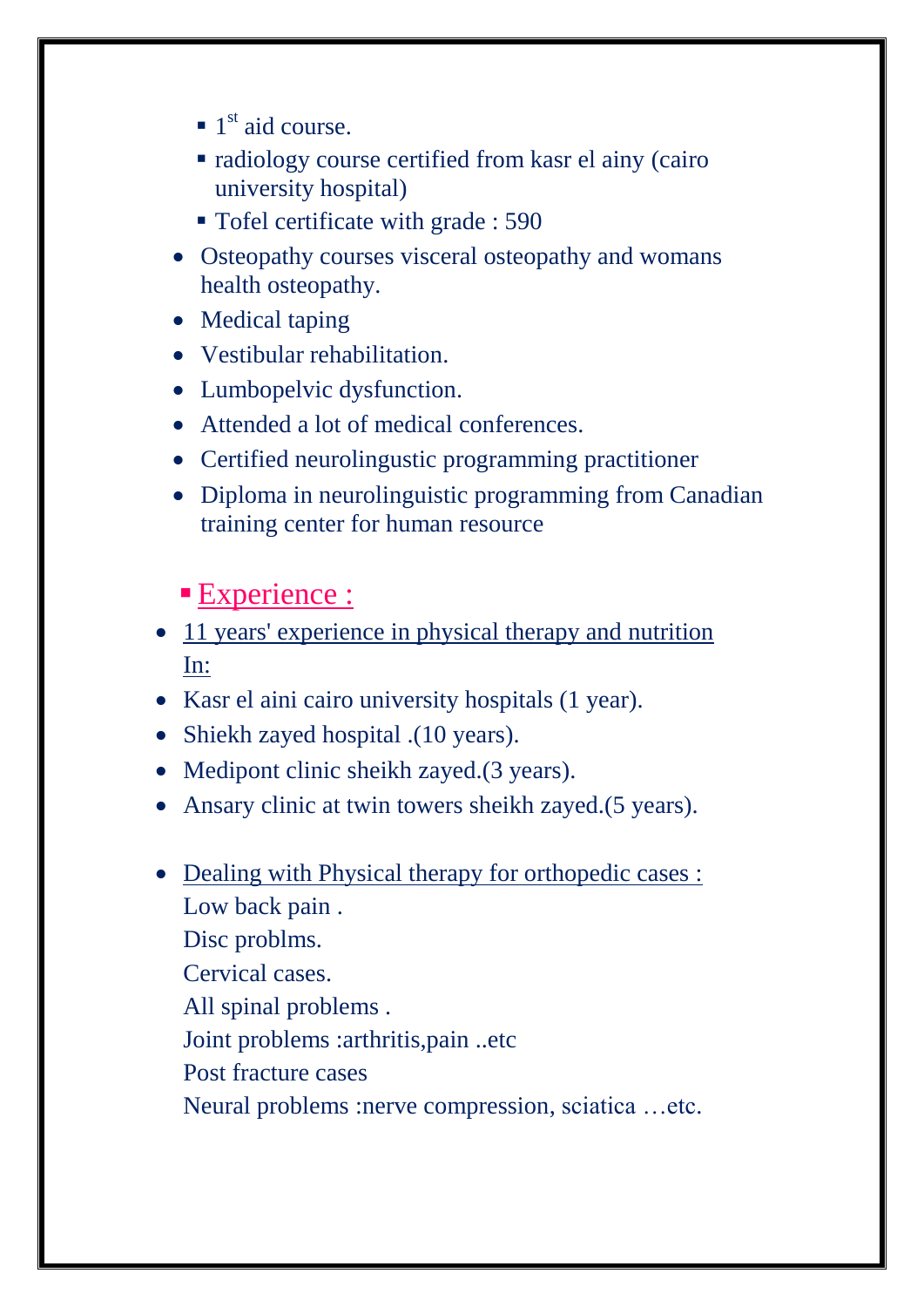• Woman's health physical therapy.: Treatment of female problems during pregnancy and post natal. gynecology cases of urine incontincence and genital prolapse and pelvic floor dysfunction treatment without

surgery.

• Nutrition programs : For weight loss For anemia and weight gain. Nurtiton during pregnancy and post natal Nutrition for infants.

### ACHIEVMENTS

- I was awarded as" the Ideal Student" at faculty of physical therapy cairo university
- I was speaker in the conference of Human performance and ergonomics held at kasr el aini to discuss my research(2008) .
- Speaker at international physical therapy conference to publish my paper about "trunk flexion versus extension" exercise program on post natal low back pain" (2016).
- Publish an article in Turkish journal of physical therapy 2021its title " reducing abdominal obesity on post natal low back pain".
- Interviewed at a lot of Egyptian tv channels like : Dmc, Nile tv, Nile life,Nile family,el Nahar ,el Mehwar,el Hayah. Sky news Arabia.
- You can view at my youtube channel عصام هبة.د [https://www.youtube.com/channel/UCZOeEdjO01-](https://www.youtube.com/channel/UCZOeEdjO01-818vDMYA7ABg) [818vDMYA7ABg](https://www.youtube.com/channel/UCZOeEdjO01-818vDMYA7ABg)